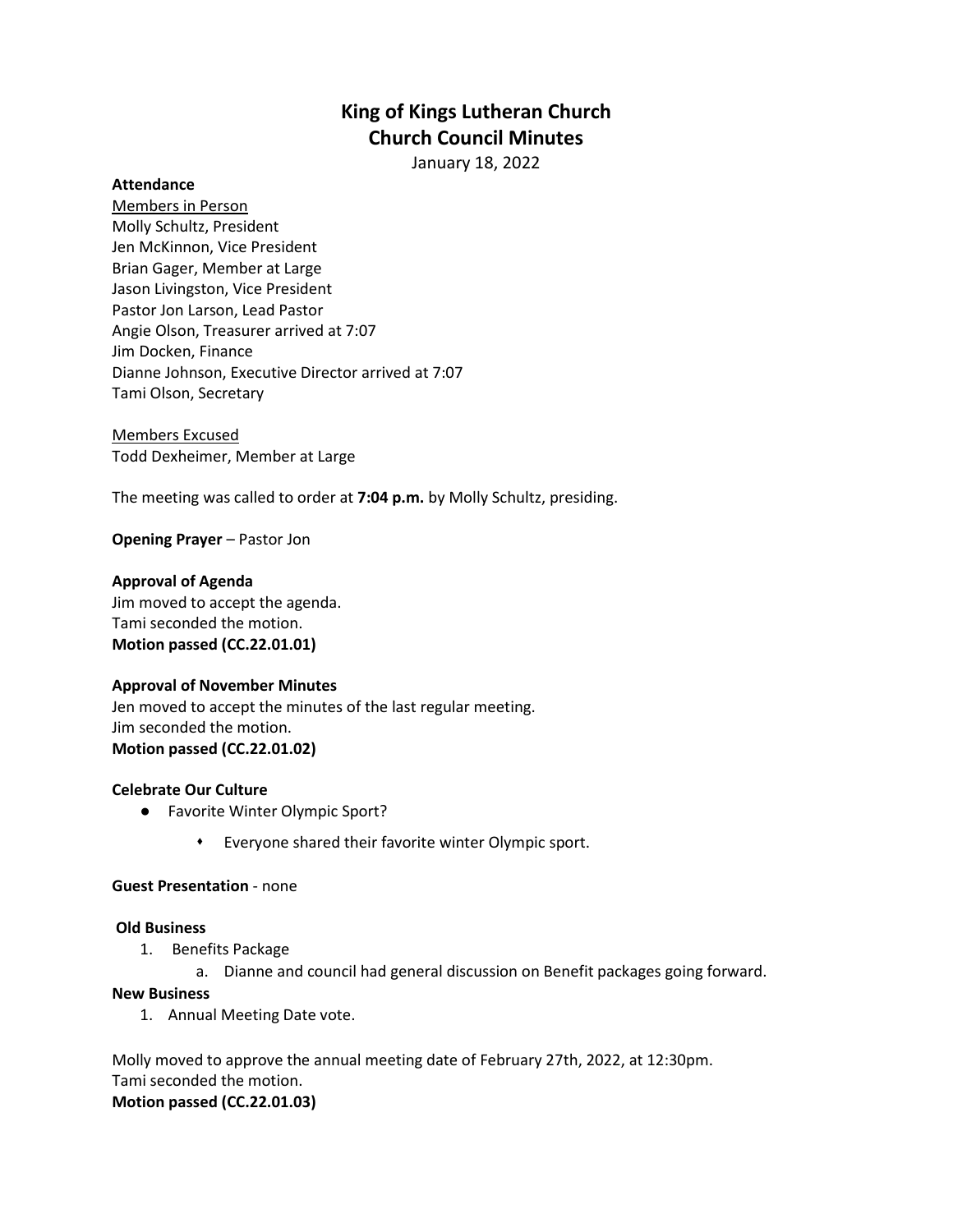2. Benevolence – vote on approval for 10% Net Surplus of 2021 \$175,000 excess of bottom-line excess, Finance has already approved.

Molly moved to approve Benevolence as presented.

Jen seconded the motion.

# **Motion passed (CC.22.01.04)**

3. Monetary service recognition to staff from surplus, Finance agreed on some incentive for staff. Council had a discussion on what that looks like and to approve service recognition.

Tami moved to approve a service recognition as discussed. Jim seconded the motion. **Motion passed (CC.22.01.05)**

- 5. Budget vote for 2022 Finance Committee approved.
	- a. Council had a general discussion on the 2022 budget.
	- b. Dianne recommends next year to have a digital pledge card, prior years we send out pledge card with a prepaid stamp – this year we did not.
	- c. The 217 pledge cards that were returned, 14 cards decreased giving, 12 new pledges, 170 had increased cards. 147 on push pay that did not return a card. Nobody decreased giving from push pay. Dianne said we have \$107,000 net over 2021.
	- d. If we look at budget line the mortgage stays the same.
	- e. Reduced mortgage rate to 4%.
- f. We need to get two main positions hired to help lead and motivate staff.

Jen moved to approve Budget as presented. Brian seconded the motion. **Motion passed (CC.22.01.06)**

- **6.** Discussion and vote on current candidate for position of Managing Director of Congregation Education.
	- **a.** Discussion on interview process that council and leadership were involved in interview process and this position will report to Pastor Jon.

Jen moved to approve offer for the Managing Director of Congregation Education to current candidate. Molly seconded the motion.

# **Motion passed (CC.22.01.07)**

7. Council had discussion on job A hiring options and requirements. Dianne recommends a search committee together for future hires.

# **2021 Strategic Focus Area Updates & Goal Statements**

- 1. Worship Production Jason (hold)
	- a. Jason will be providing some direction
- 2. Facilities Committee Jen, Todd (on hold)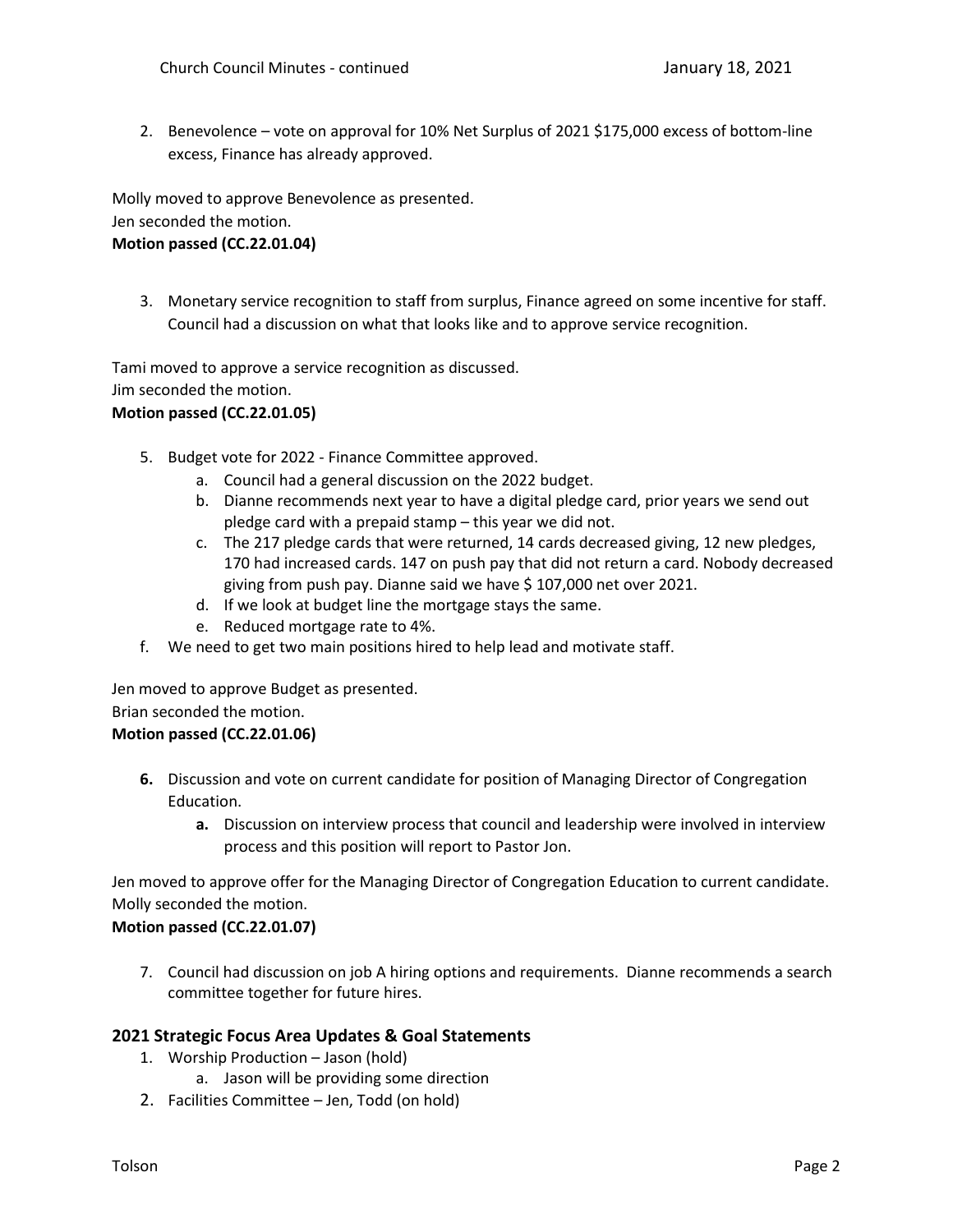- a. Jen said have not met, will look at paint and carpet. Looking to make final selection for carpet and flooring and painting for Church. Will be updating lighting in MPR and Fellowship Hall. Have bids on updating bathrooms and other spaces. Need to look at 5 year plan. Looking at new furniture for Café.
- b. Jason asked what dollar amount is allocated for projects that have been on hold.
- c. Jim once we get all the bids, we will know what we can move forward on updating.
- d. Jason asked Jen if they have a timeline breakdown or project plan on projects. Can you bring to council to review and approve? Jen said yes.
- 3. Strategic Update on Vanderbloemen Molly
	- a. No meetings since the last time we met.
	- b. Position B is moving forward
	- c. On timeline did staff have one on ones to review updates.
	- d. Dianne a lot of discussion on can we apply for these jobs in org charts. Once they are posted. Having conversations with staff on process.
	- e. Council had conversations on options for hiring and supporting staff?

#### **Reports**

- 1. Lead Pastor's Report (Jon Larson)
	- a. Submitted my report.
	- b. Brian has put his hat into ring for executive team, in addition to another person, 2 people for other open positions.
		- i. Jason asked if someone is not nominated into a person can they serve in another way? Pastor Jon replied, yes.
	- c. Trying to get handle on Care Team.
	- d. Congregational Leaning great drivers we are in great hands.
	- e. See appendix A for detailed report.
- 2. Intentional Interim Pastor's Report (Scott Jakel)
	- a. Report submitted
	- b. See appendix B for detailed report.
- 3. Finance and Treasurer's Report
	- a. Highlight was giving.
	- b. Working on cash flow statement.

|               | December 2021 Year-to-date |           |
|---------------|----------------------------|-----------|
| Contributions | 248,655                    | 2,012,341 |
| Expenses      | 190.342                    | 1,560,073 |
| Net.          | 58.313                     | 452,268   |
| Attendance    |                            |           |

- 4. Executive Director Report (Dianne Johnson)
	- a. Report sent out.
	- b. Claims for roof are in process.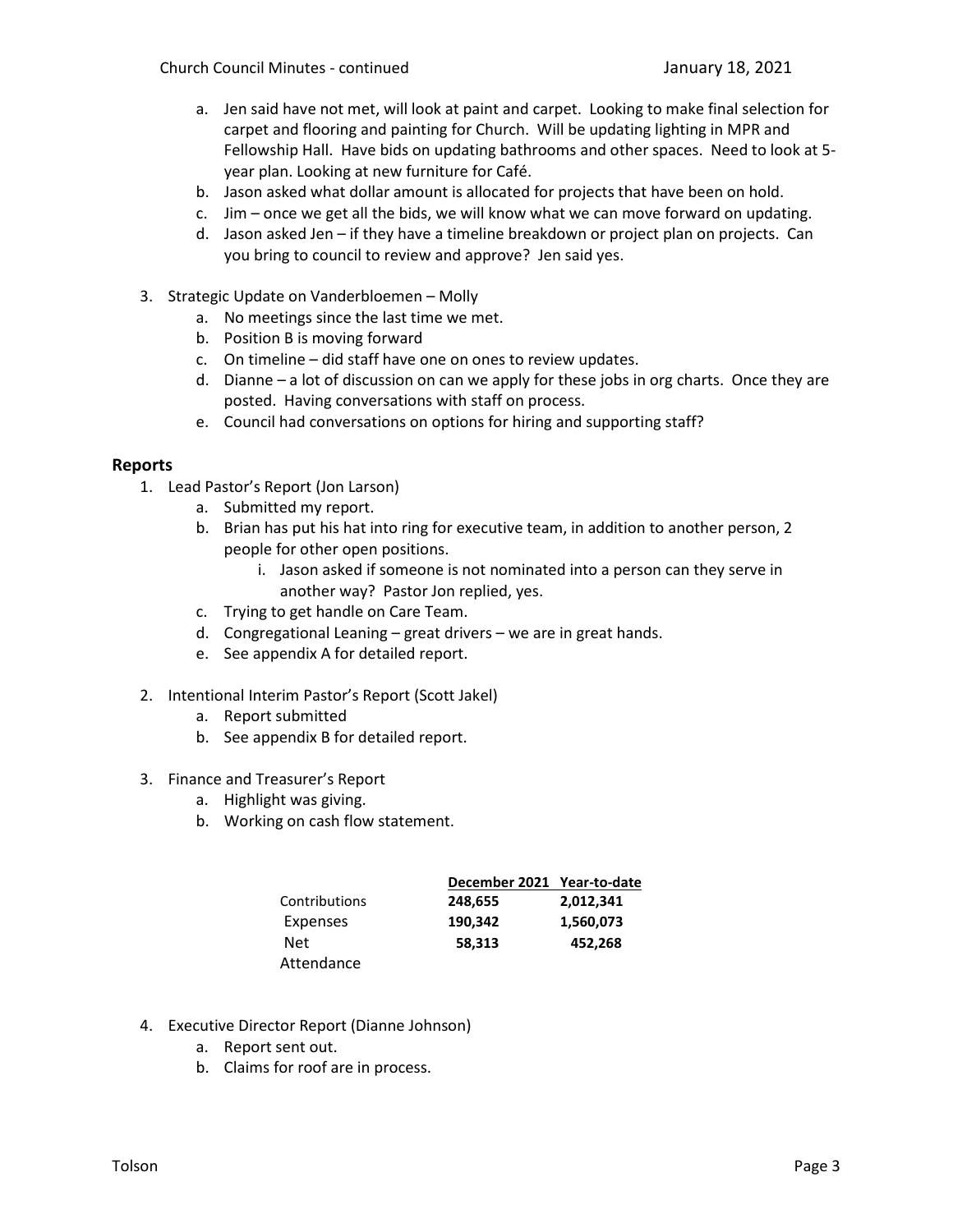- c. Holy Grounds is currently opened Friday and Sunday, the questions is, do we continue the Sunday Hours with the increase of COVID? Jason asked about the cost margins and staffing costs. Decided to continue as is.
- d. See appendix C for detailed report.
- 5. Staff Report Review
	- a. See appendix D for detailed report.

#### **Future Topics**

| . <b>.</b> .   |                                             |
|----------------|---------------------------------------------|
| NEXT MONTH     | Role of Council                             |
| I 2 MONTHS OUT | Finance Policy Review (spending limits etc) |

#### **Summary of Meeting Action Items**

- a. Council Thank you from Council for: Ryan Sieler. AV Tech guy, for Jake, Randy's Crew, from Christmas.
	- i. Pastor Jon to follow-up with Chris Vorrie on details.
- b. Molly email on service recognition.
- c. Holy Grounds Café advertising
- Jason suggested on new business, future topic, can we factor extra time for facilities to present to council.

#### **Meeting Adjourned**

Molly moved to adjourn the meeting. Jason seconded the motion. **Motion passed (CC.22.01.08)**

The meeting was adjourned at 9:05 **p.m.**

**Closing Prayer** – Jason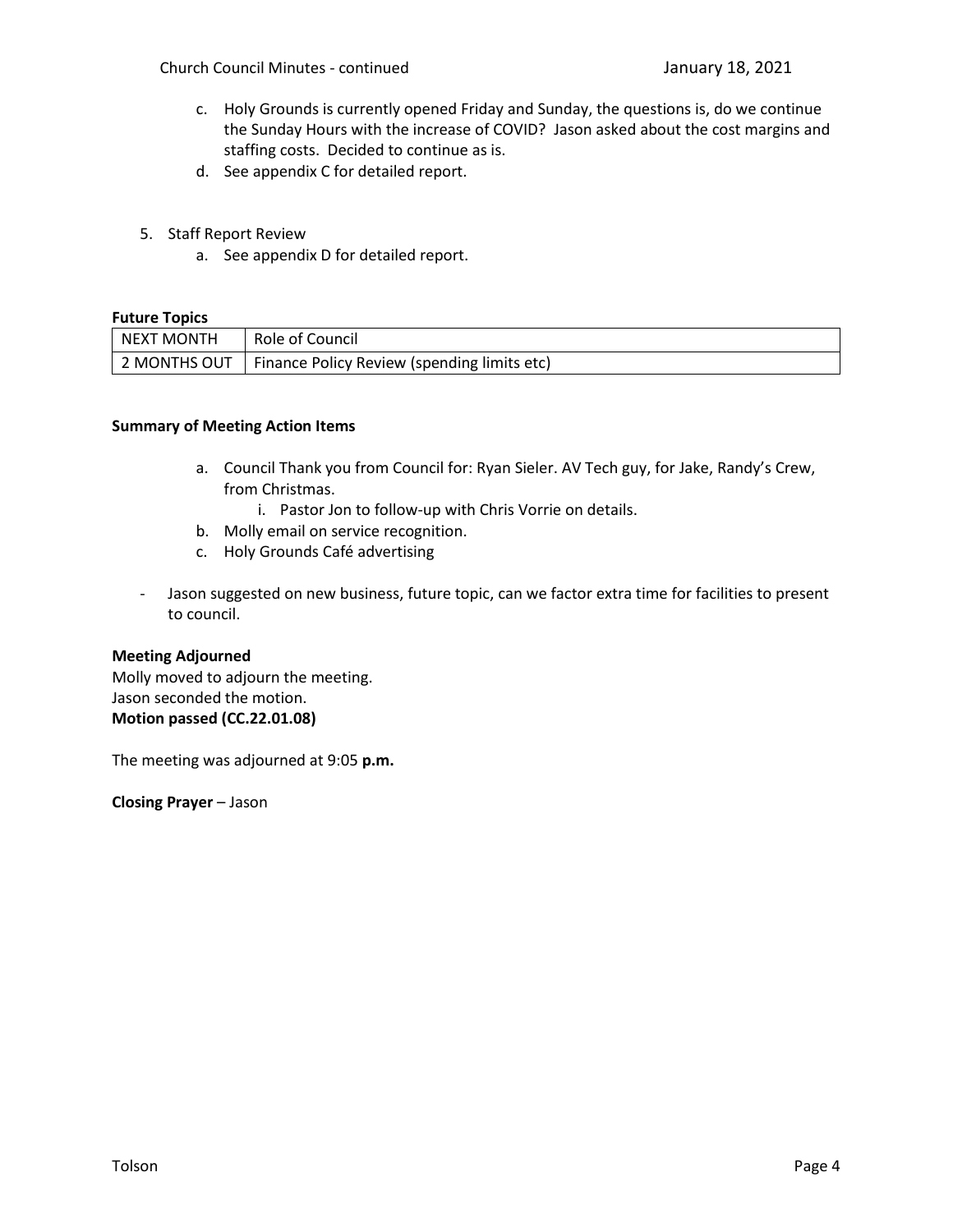# **Appendix A:** The Report of Pastor Jon Larson

# **Church Council Staff Reports**

Pastor Jon

**Leadership:**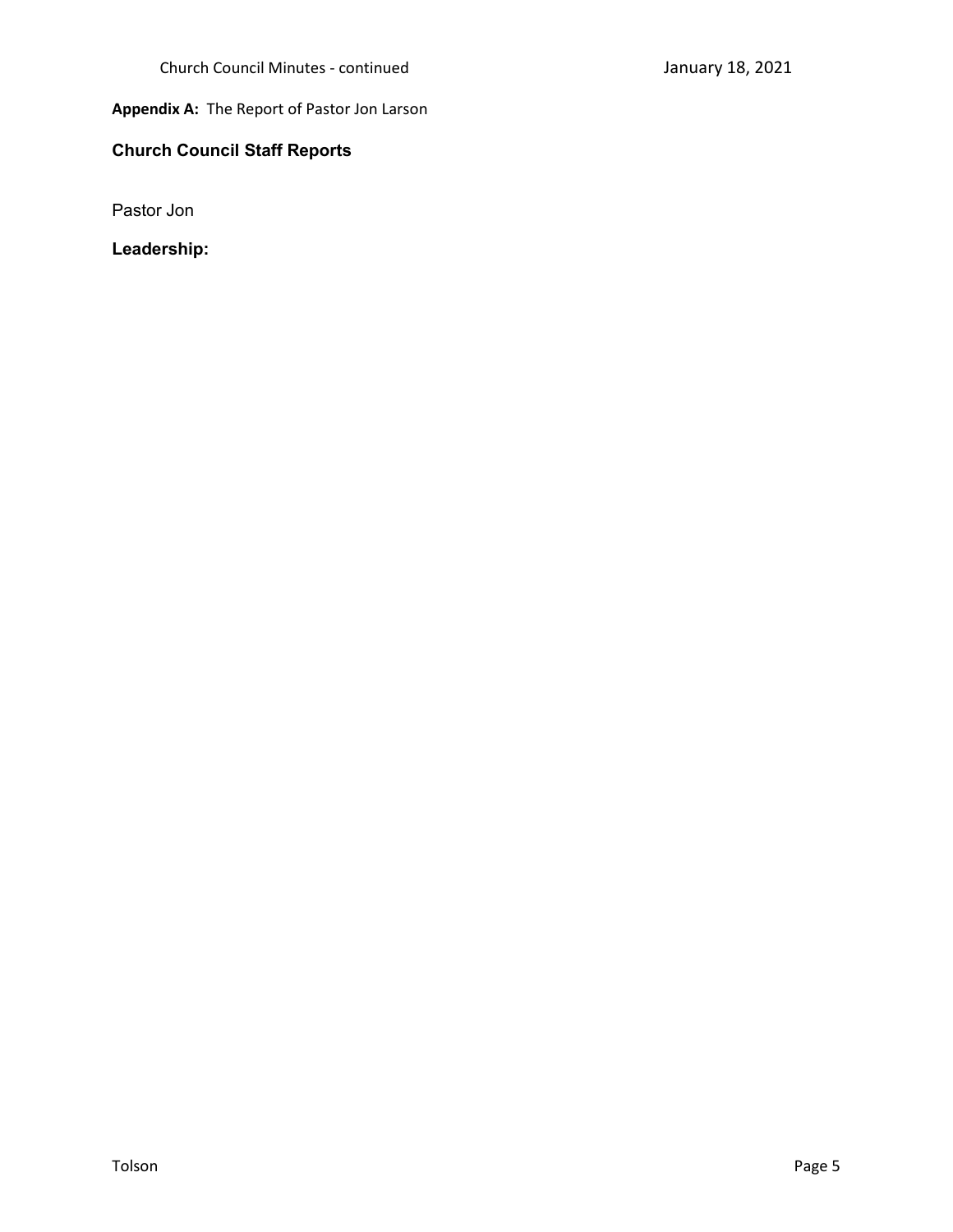**Appendix B:** The Report of Intentional Interim Pastor's Pastor Scott Jakel

Pastor Scott

# **Transition**

- Had been in conversation with Synod staff members and with Pr. Jon / Dianne about a potential new call for me - now confirmed - to be at Salem in W St. Paul starting mid-Jan.
- Working to ensure a smooth "hand-off" of ministry elements I have been charged with so that leaders/staff have what they need to continue the work that needs doing
- Continuing to call parishioners and to assign congregational care team calls to be made to K of Ks membership by the Befrienders and congregational care team visitors
- Preparing final sermon(s) / preparing for elements of presiding over worship/doing announcements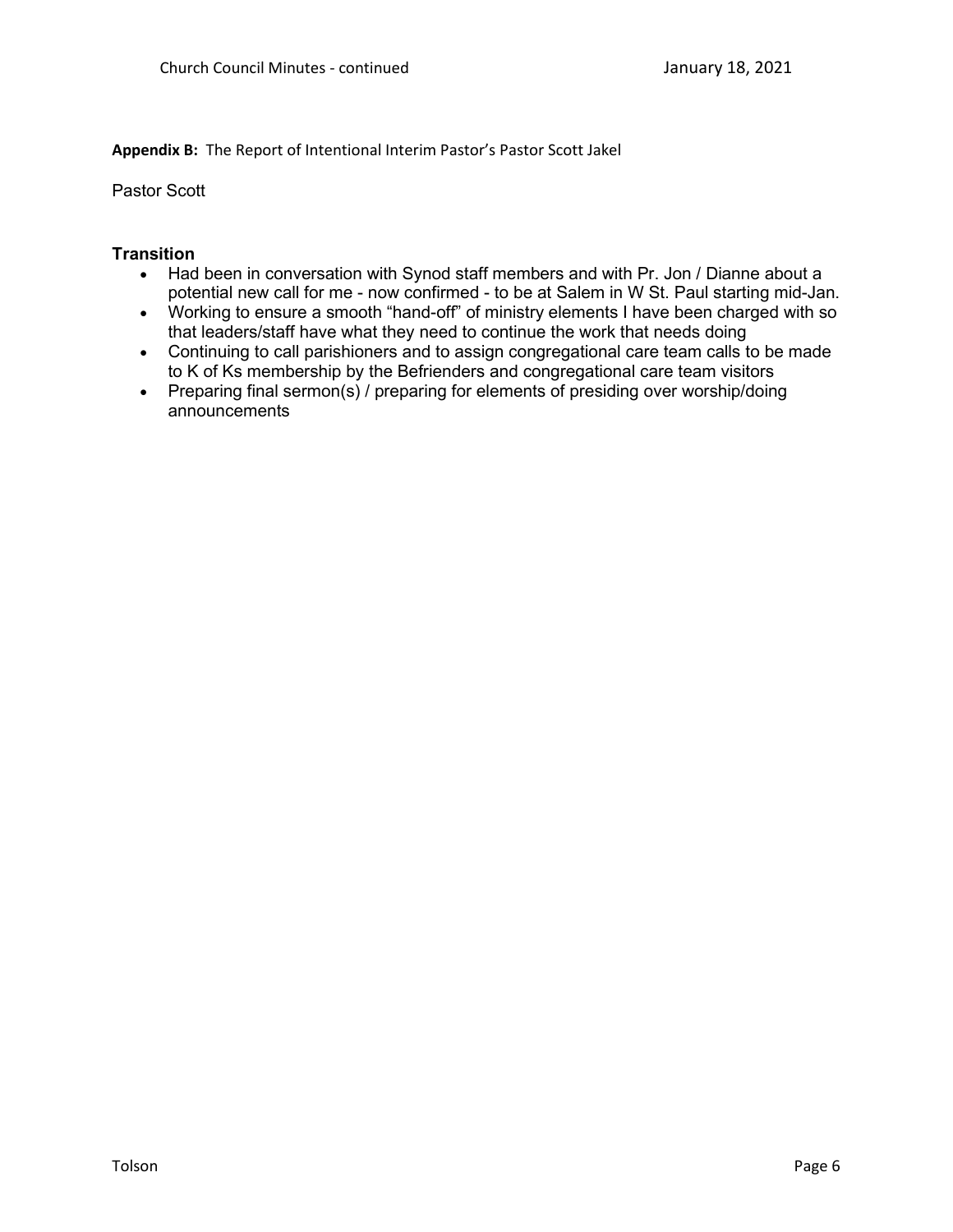**Appendix C:** Report of Executive Director of Operations, Dianne Johnson

# **Church Council Report January 2022**

#### **Finance:**

Although preliminary currently, we have made our 2021 budget of \$1,960,000 coming in around \$1, 980,481. If we included the funds raised for MN Food Share month, our total actual is \$2,012,341.

Two items for Council approval with the Net Fund Surplus:

- 10% of the total to be provided as benevolence to a ELCA mission partner in need such as Lutheran World Relief or Disaster Response.
- Recognition bonus checks to staff

. I have developed 2 different budget options for 2022 which the Finance Committee reviewed on Thursday. Adjustments were made and the proposed budget presented to Council will be \$2,032,500.

- \$2,025,000 Budget 1
- \$2,066,322 Budget 2

# • **\$2,032,500 Budget proposal to Church Council.**

The Finance Team recognizes that 2022 may be a rough year financially as we continue to cope with the ongoing virus. They are prepared to use some of our cash savings in order to supplement this budget for momentum in hiring and the technology needs for improving our online worship product.

Our largest increase within these budget lines will be personnel, adding FT leadership position along with significant skilled PT employees. Another large increases will be within our marketing/outreach line as we will be diligent in improving and excelling within our presence online and within worship. Of course, supplies and utilities will increase this year, as well.

#### **Facility:**

Roof: I am working with the Insurance Commissioner on our filed complaint with Brotherhood Mutual. I have received word that Brotherhood Mutual has agreed to send out an engineer to follow through with another inspection (properly done). Haag Engineering will be f/u with time and date for inspection depending on weather and snow coverage on the roof.

The LED Parking Lot supplies are in! Yet, Collins has been hit by a wave of COVID-19. Our hope is within the next couple weeks they will have staffing and the weather will cooperate in order to complete this project.

#### **Personnel:**

Posted the position of Managing Director of Congregational Life through all outreach at King of Kings, the ELCA Synod offices in St. Paul and Minneapolis, and Indeed. We have one contact through King of Kings and another possible candidate from Indeed. The candidate from Indeed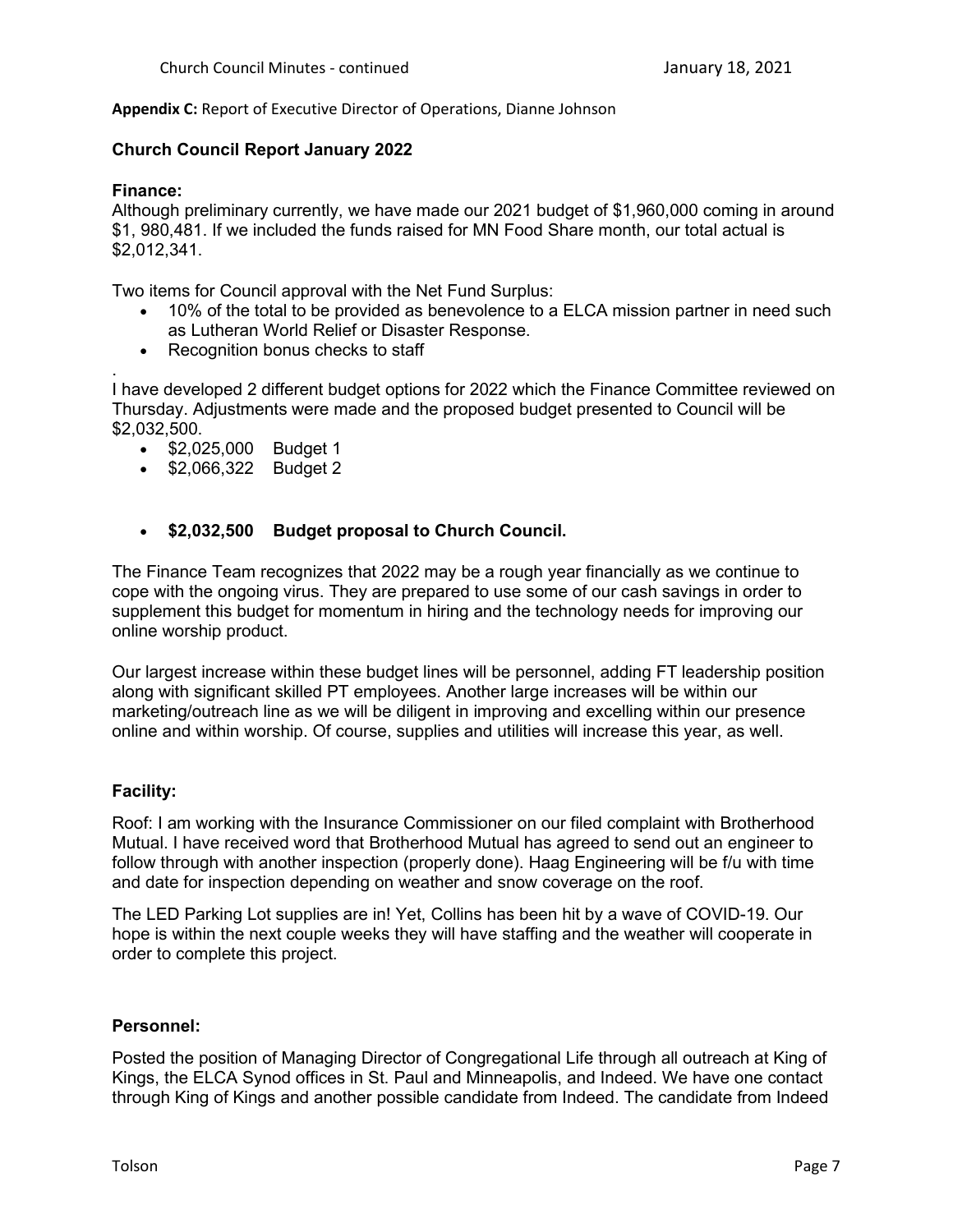does not have supervisory experience so is not a strong candidate for this position yet feel it is worth a phone interview for a possible different position within the org chart.

Our King of Kings candidate is Laurel Bornholtz which I have sent out resume, cover letter and application previously to Council. Her interview will be on Saturday, January 15<sup>th</sup>. Jen has had an opportunity to speak with Laurel and will provide feedback.

I sent out the proposal through Vanderbloemen in regard to their pastoral search process and will be having a meeting on Tuesday, January 18<sup>th</sup> with another company called Slingshot. I did reach out to NL Moore (a search company for churches) and they referred me to Slingshot as the position we are looking at is more directed towards worship. Nancy Moore also mentioned that they really do more work with non-denominational churches and LCMC than churches within the ELCA.

I know that one of our priority hires in this year is for a Contemporary Worship Leader. In regard to this type of position, it is recommended to establish a Search Committee- this committee could prove to be valuable for other positions, as well.

## **Form a search team**.

Many churches use their personnel team for this function, but I would suggest you either augment this team with a few people active in the worship/music ministry or create another team that has people from both the personnel team and several musicians.

## **Work very closely with your pastor.**

The pastor must work very closely with this candidate and probably has a clear vision of what qualifications are needed in the candidate.

#### **Pray.**

I cannot stress this point enough. Spend much time seeking God's heart on what worship should look like in your church and how to staff to reach that vision. Pray for the journey of finding the right person for the ministry.

# **Determine what worship should look like in your church**.

Maybe our church already has the "style" of worship that is right for us. As we seek God's heart, we may determine that alterations are needed for worship renewal. Now is the time to get a clear picture of what worship should look like in your local setting.

#### **Determine what qualities are needed in the candidates for the position**.

This should be done only after we have a clear picture of what worship should look like. Of course, the candidate's spiritual maturity and character are foundations that must be in tact first (mature Christian, student of God's Word, person of character, etc.) Here are some of the **musical considerations**:

#### **Does the person need to know how to work with a band?**

**Does the person need choral conducting skills?**

#### **Does the person need to play an instrument?**

**Does the person need to read music?** While this would normally be assumed, in some cases, a person with little reading skills can learn enough with aid from a competent pianist or other musician to provide needed direction depending on the other needs. In other words, if the person is only leading congregational singing, the person may only need to have a good singing voice, good platform presence, and good people skills. However, if choral leading is important, depending upon the level of musicianship of the choir, someone would need to read music and have a certain level of choral technique. If the person does not lead a choir, but does lead a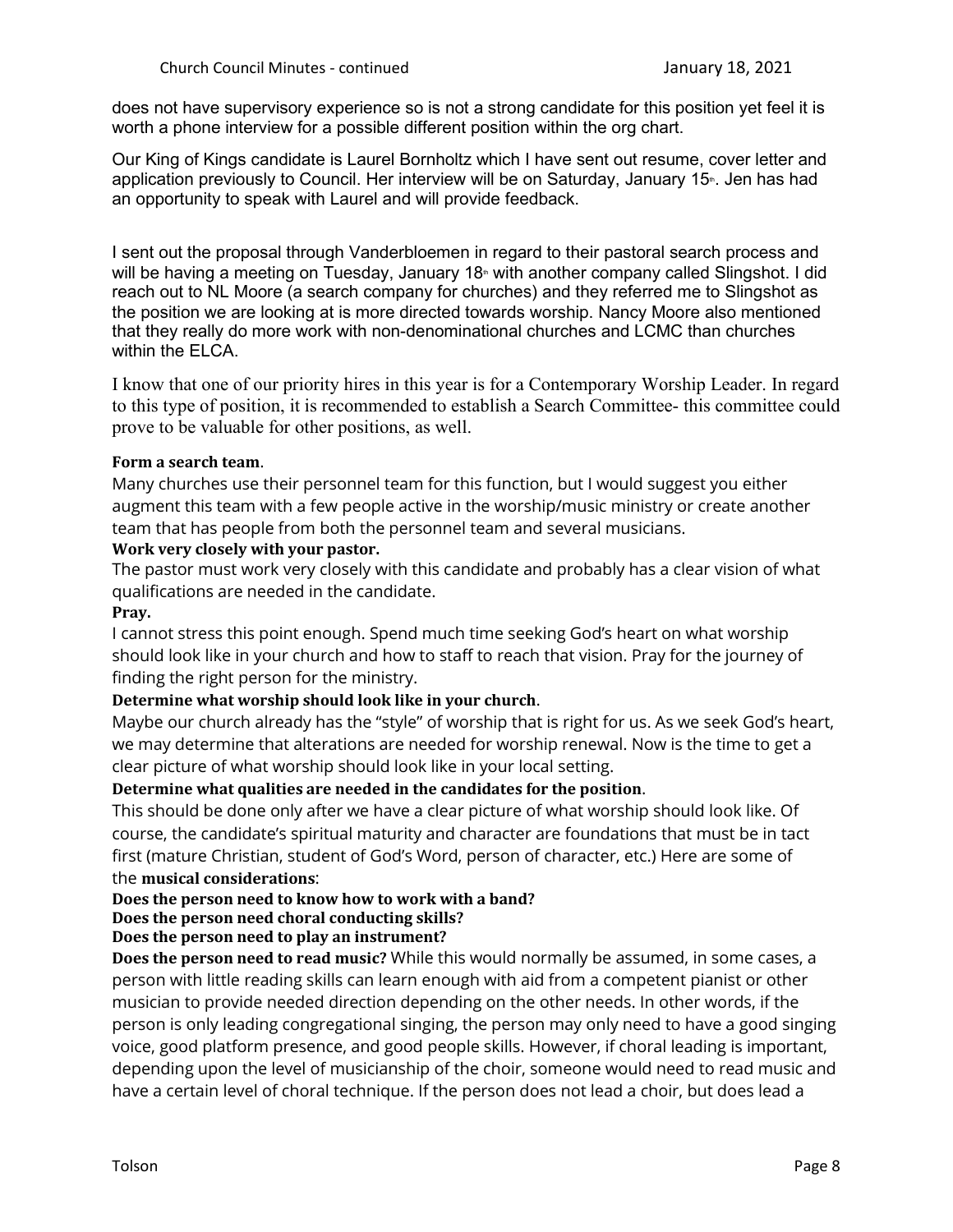band, just being able to read chord charts and understand band technique (along with platform and people skills) may be all that is needed.

## **Realize that many of these skills can be learned if the candidate has the passion, desire, and time to develop these skills.**

I have seen this in other churches as someone in the church with musical skills and a good singing voice has a passion to lead, and they find ways to improve their skills. Today, there are numerous resources to help people improve their skills – online classes, blogs, YouTube/Vimeo, community colleges, seminary extension, etc.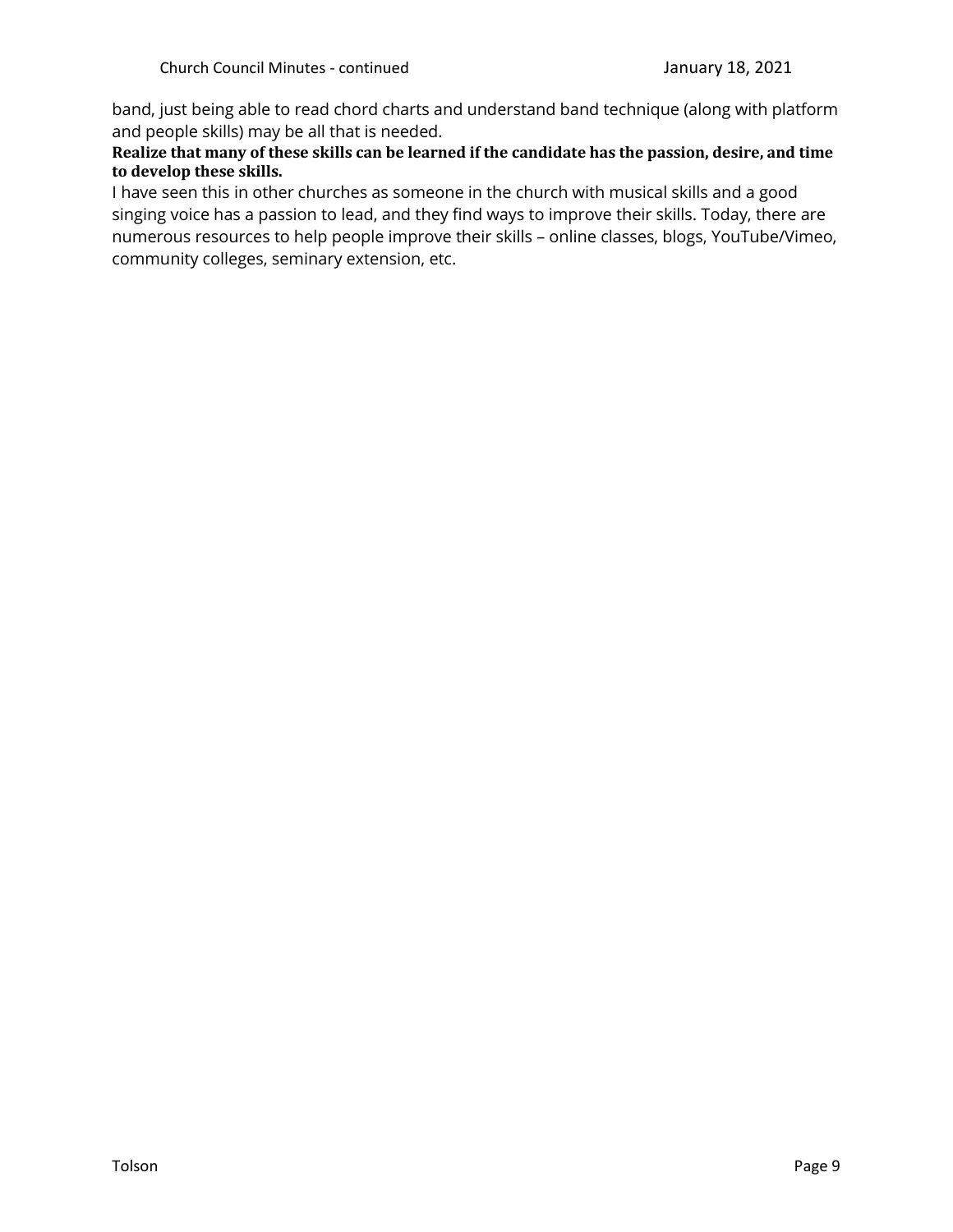# **Church Council Report December 2021**

Jane Halbert

# **Marketing**

• working on Summer Activities logo, booklet and other needs for Summer Kick Off in **January** 

- designing a series of large posters to be used in 2022 for Mission of the Month
- creating Christmas bulletins
- completed the Spring Newsletter and got it to press
- beginning to build all materials for upcoming spring events
- designing layout for Annual Report
- created several funeral bulletins
- creating mock ups of wall graphics to be used for building update

• ongoing work with staff and their needs / creating-posting-responding to social media content / tracking attendance from all points / creating, printing and uploading bulletins

## **Website & App**

• working with Gemini on our new website: finding/creating new imagery, reviewing and updating content

- creating all the marketing materials to promote the launch of the new website
- doing last minute updates to the newly launched site
- learning the new software for the website
- developing content ideas for our blog
- screen capturing all old registration questions to redo in new site
- adding multiple items to the website and app, in addition to all the newsletter content

• creating multiple registrations and associated pages; ongoing updates to both platforms; working ahead

#### **Evangelism:**

• We do not meet in December

#### **Misc./Personal**

• Attended the WEBINAR: *Identifying Practical Steps to Drive Growth Through Digital Tools* by Minnesota Chamber of Commerce

• Learning Gravity Forms

Michael Carmack

- Switching gears from the National Youth Gathering and attempting to get a BWCA trip off the ground - working with Wilderness Canoe Base for guides and supplies - so far family's seem at least interested in signing up.
- Continuing to work to grow our high school group we have been averaging 10-12 students a week and have seen 25-30 different students through the year - these numbers are encouraging to me and give me the sense that this group will continue to grow which is exciting!
- Confirmation continues to go well! We have a phenomenal group of students and leaders who ask great questions and have fantastic conversations! I am excited to see where this group grows to!
- Been working with Paula to get summer planned and advertised, I will once again be offering serve camp for our incoming 6th graders through 8 graders. This is one of my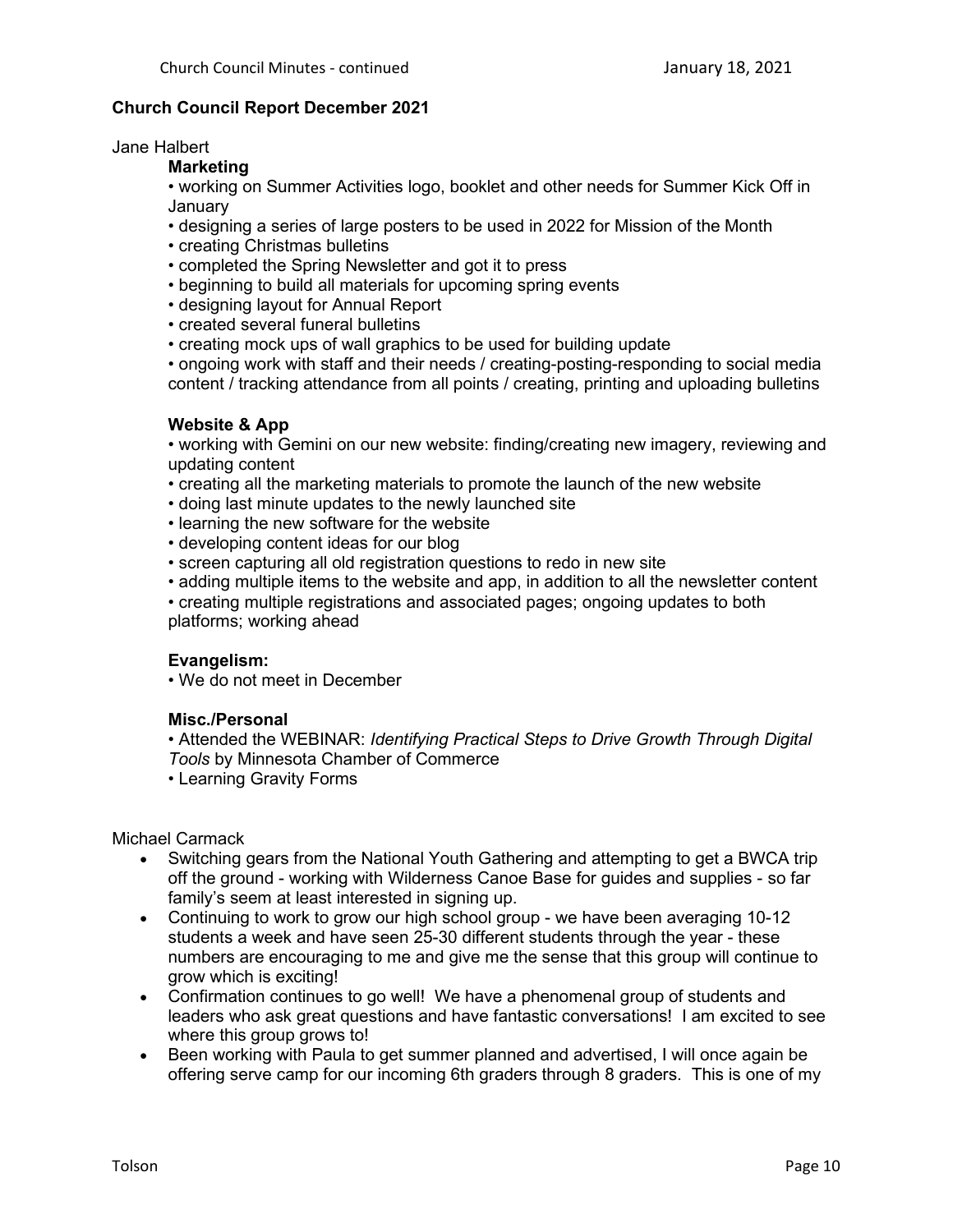most favorite weeks as it gives me more opportunity to really engage with students and do some great work in our community.

# Paula Arland

- Celebrated Christmas in our Kids of the Kingdom classrooms this year. Teachers actually got through all 4 weeks of the Advent/Christmas curriculum. A special treat was handed out to everyone on Sunday, December 12 and I dropped off at our two consistent virtual families homes.
- At this time, our virtual class is coming to an end. Families that have been utilizing it are planning to come in person starting in January. Grateful for the volunteers who have been leading it and for the opportunity to offer it as an option.
- Kids of the Kingdom 2nd graders collected \$109.35 which was designated to support the CCFES and Community Thread collection. Our Kids of the Kingdom fall offering was designated to support Lutheran Disaster Response and they donated \$486.11
- Continue to plan weekly Kids of the Kingdom lessons. Have been trying to work ahead in lesson planning to anticipate the start-up of summer camp planning and First Communion.
- First Communion information is being updated and reviewed. Initial information went out to families in an email in early December. A letter and registration information was mailed out in the beginning of January.
- Continue to work with Michael and Jane in getting Summer Camp information and registration ready for our January registration.
- Had a successful 3rd/4th Grade Beach Bash last Friday. Kids were excited to play games and be with friends and learn about camp opportunities. Grateful to the parent and student volunteers along with Camp Wapo staff who came to help out.
- Camp Wapo Seeds, Youth and Ox Lake Roots camp registrations are now open. We had a number of families already register for camps with about half of our spots full for Seeds and Wapo Youth. Working with Michael to grow the Ox Roots camp.
- Met with the American Girls Camp planning team. We have two high school students who will be planning a day along with the adults. The team has selected the characters for this year and are researching activity options.

# Elizabeth Hendrickson

- In November, we completed the Spirit of Giving- Christmas collection. We had a successful collection. We collected 675 items and \$2,836 in offering. The total valuation of our collection was \$9,172 in donations to Christian Cupboard Emergency Food Shelf and Community Thread. I coordinated the sorting and counting of donations and pickup from both organizations.
- Preparing end of year benevolence gifts and communicating our intentions to mission partners
- Beginning plans for a virtual mission experience in early 2022
- In January, presented to the Retired Men's Group about Missions programs.

# Andrea Villanueava

We are busy deciding program/class options for next school year. Registration preparation.Open Houses also.